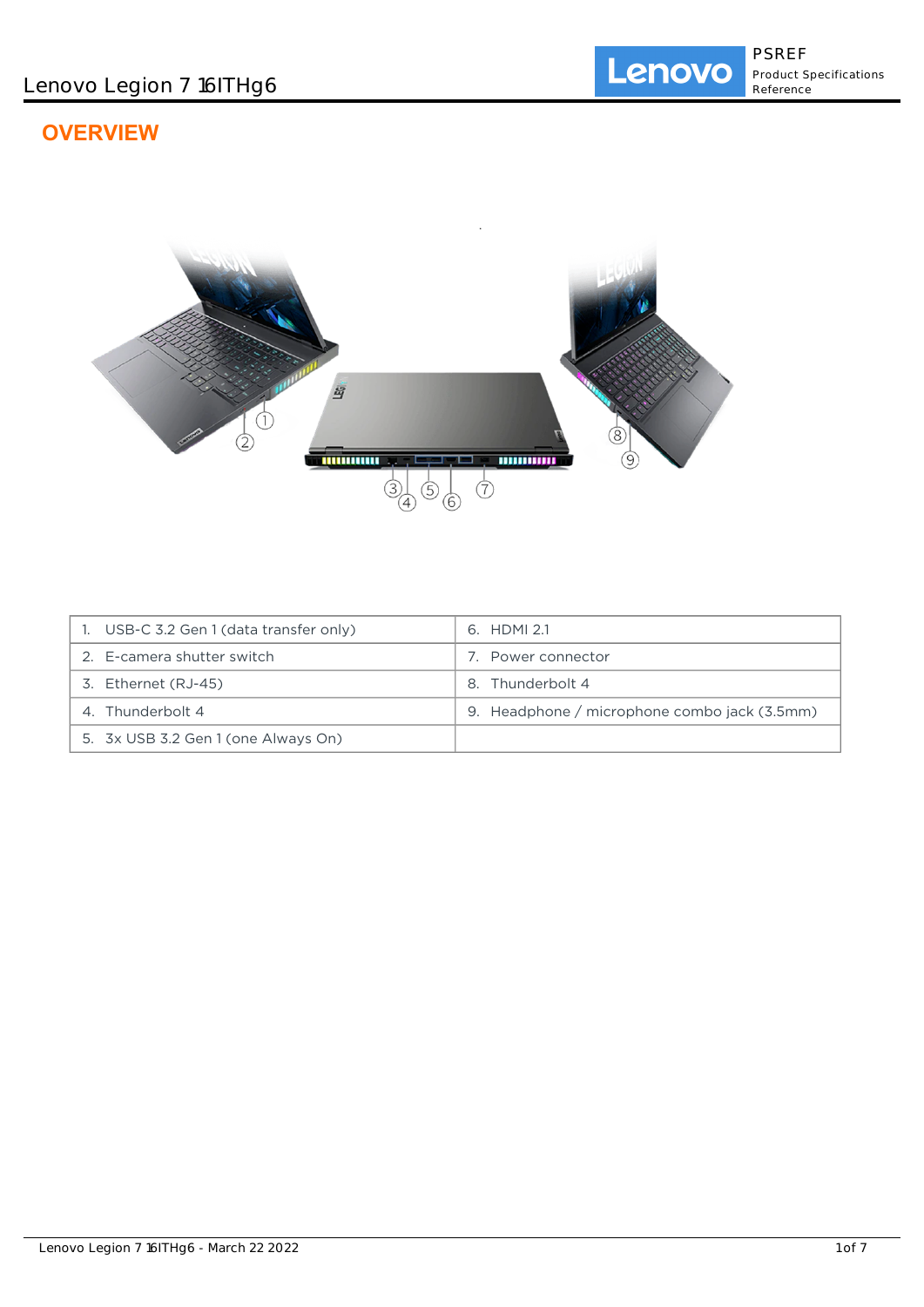# **PERFORMANCE**

## **Processor**

## **Processor Family**

11th Generation Intel® Core™ i7 / i9 Processor

## **Processor**\*\*

|                     |    |            |        |                  | Processor Name   Cores   Threads   Base Frequency   Max Frequency   Cache   Memory Support   Processor Graphics |
|---------------------|----|------------|--------|------------------|-----------------------------------------------------------------------------------------------------------------|
| Core i7-11800H   8  | 16 | $12.3$ GHz | 4.6GHz | 24MB   DDR4-3200 | Intel UHD Graphics                                                                                              |
| Core i9-11980HK   8 | 16 | 3.3GHz     | 5.0GHz | 24MB DDR4-3200   | Intel UHD Graphics                                                                                              |

# **Operating System**

## **Operating System**\*\*

- Windows® 11 Pro 64
- Windows 11 Home 64
- Windows 10 Pro 64
- Windows 10 Home 64
- No operating system

# **Graphics**

## **Graphics**\*\*

| Graphics                                 | Type                  | Memory                                                    | <b>Boost Clock</b>     | <b>TGP</b> | <b>Key Features</b>                                                                   |
|------------------------------------------|-----------------------|-----------------------------------------------------------|------------------------|------------|---------------------------------------------------------------------------------------|
| NVIDIA® GeForce® RTX™<br>3060 Laptop GPU | Discrete 6GB<br>GDDR6 |                                                           | 1425 MHz /<br>1702 MHz | 130W       | Advanced Optimus, Resizable BAR, Dynamic<br>Boost 2.0, VR ready, DirectX® 12 Ultimate |
| NVIDIA GeForce RTX<br>3070 Laptop GPU    |                       | $\bigl \textsc{Discrete}\bigr \textsc{ggB}\textsc{GDDR6}$ | 1560 MHz /<br>1620 MHz | 140W       | Advanced Optimus, Resizable BAR, Dynamic<br>Boost 2.0, VR ready, DirectX 12 Ultimate  |
| NVIDIA GeForce RTX<br>3080 Laptop GPU    | Discrete              | 16GB<br>GDDR6                                             | 1545 MHz /<br>1710 MHz | 165W       | Advanced Optimus, Resizable BAR, Dynamic<br>Boost 2.0, VR ready, DirectX 12 Ultimate  |

# **Monitor Support**

### **Monitor Support**

Supports up to 4 independent displays (native display and 3 external monitors via HDMI® and USB-C)

- HDMI supports up to 7680x4320@60Hz
- USB-C supports up to 5120x3200@60Hz

# **Chipset**

## **Chipset**

Intel HM570 chipset

## **Memory**

#### **Max Memory**[1]

Up to 32GB DDR4-3200 offering

## **Memory Slots**

Two DDR4 SO-DIMM slots, dual-channel capable

#### **Memory Type**

DDR4-3200

Notes:

1. The max memory is based on the test results with current Lenovo® memory offerings. The system may support more memory as the technology develops.

# **Storage**

#### Storage Support<sup>[1]</sup>

Up to two drives, 2x M.2 SSD

• M.2 2280 SSD up to 2TB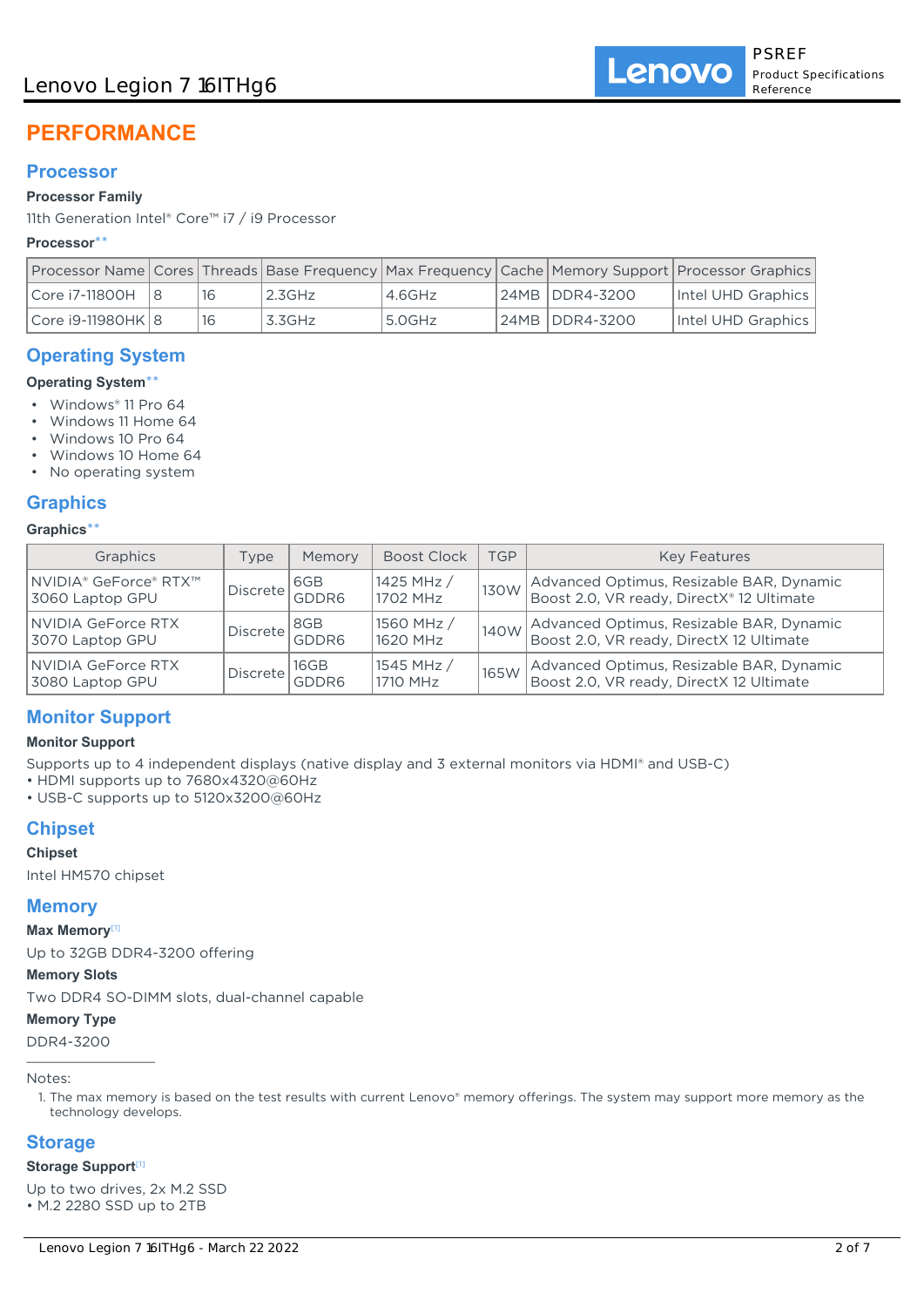# Lenovo Legion 7 16ITHg6

## **Storage Slot**

Two M.2 slots

- One M.2 2280 PCIe® Gen 3x4 slot, supports M.2 2242/2280 SSD
- One M.2 2280 PCIe Gen 4x4 slot, supports M.2 2242/2280 SSD

### **Storage Type**

| Disk Type | Interface                              | RPM Offering Security |  |
|-----------|----------------------------------------|-----------------------|--|
|           | M.2 2280 SSD PCIe NVMe®, PCIe 4.0 x4 - |                       |  |

#### **RAID**

RAID 0 support

No support

Notes:

1. The storage capacity supported is based on the test results with current Lenovo storage offerings. The system may support larger storage as the technology develops.

## **Removable Storage**

**Optical**

None

#### **Card Reader**

No card reader

## **Multi-Media**

### **Audio Chip**

High Definition (HD) Audio, Realtek® ALC3306 codec

#### **Speakers**

Stereo speakers, 2W x2, Nahimic Audio, Harman Speakers, Smart AMP

#### **Microphone**

Dual array microphone

#### **Camera**

720p, with E-camera shutter, fixed focus

## **Battery**

#### **Battery**

Integrated Li-Polymer 80Wh battery, supports Rapid Charge Boost (get 2 hours of runtime with a 15-minute charge)

#### **Max Battery Life**[1]

MobileMark® 2018: 4.8 hr (discrete mode) or 6.6 hr (hybrid mode)

Notes:

1. All battery life claims are approximate maximum and based on results using the MobileMark 2014, MobileMark 2018, JEITA 2.0, continuous 1080p video playback (with 150nits brightness and default volume level) or Google Power Load Test (PLT) battery-life benchmark tests. Actual battery life will vary and depends on many factors such as product configuration and usage, software use, wireless functionality, power management settings, and screen brightness. The maximum capacity of the battery will decrease with time and use.

# **Power Adapter**

## **Power Adapter**[1]

300W slim tip (3-pin) AC adapter, 100-240V, 50-60Hz

Notes:

1. AC adapter offerings depend on the country.

# **DESIGN**

## **Display**

**Display**\*\* [1]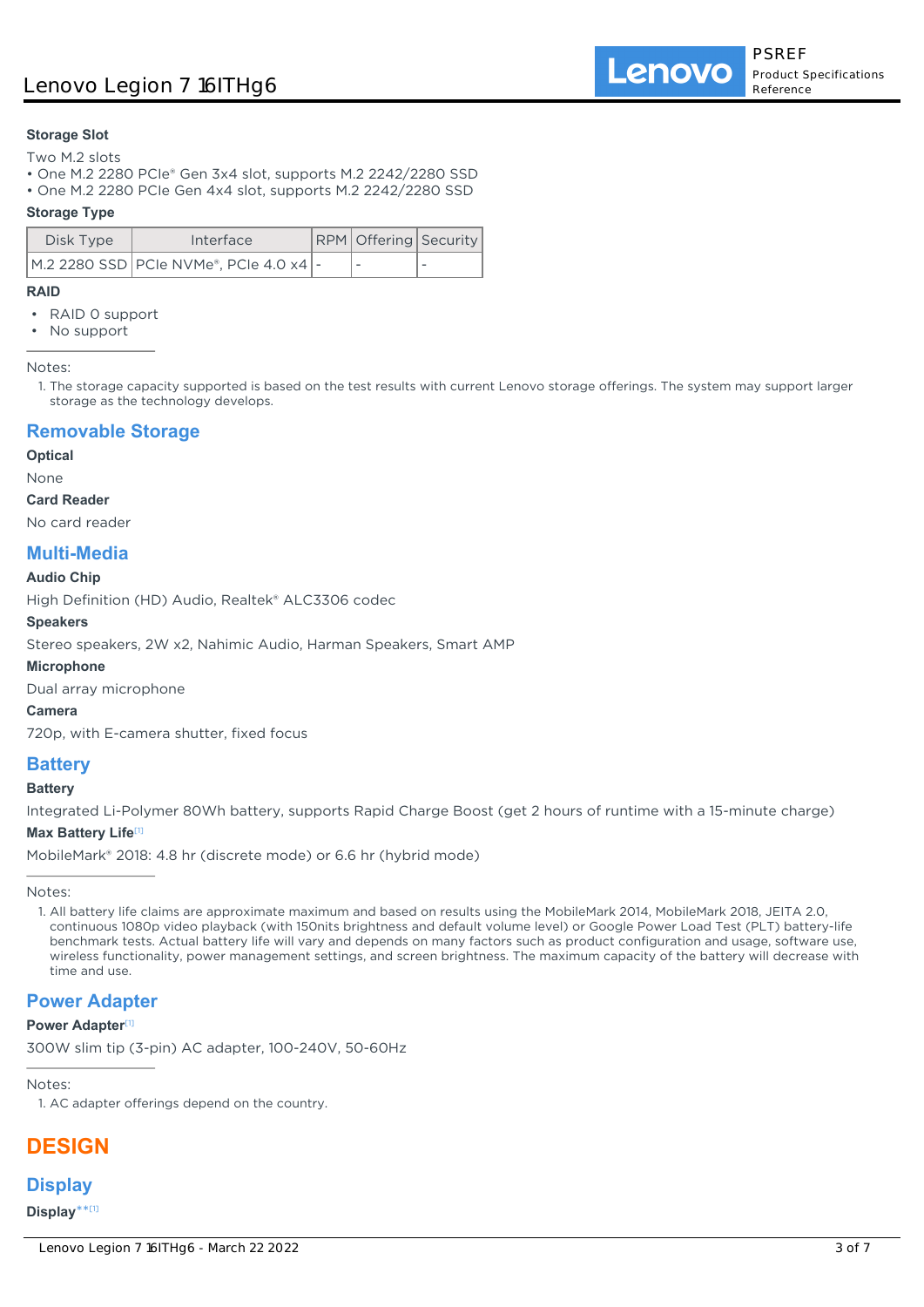# Lenovo Legion 7 16ITHg6



PSREF Product Specifications Reference

| <b>Size</b> | Resolution           | Touch | $Type \vert$                | Brightness   Surface |                | Aspect<br>Ratio | Contrast<br>Ratio | Color<br>Gamut                                             | Viewing<br>Angle | <b>Key Features</b>                                                           |
|-------------|----------------------|-------|-----------------------------|----------------------|----------------|-----------------|-------------------|------------------------------------------------------------|------------------|-------------------------------------------------------------------------------|
| 16.0''      | WQXGA<br>(2560x1600) | None  | Mini-<br>∟ED.<br><b>IPS</b> | 1250 nits            | Anti-<br>glare | 16:10           | 100000:1          | 100% DCI-<br>P3 & 100%<br>Adobe <sup>®</sup><br><b>RGB</b> | $178^\circ$      | Refresh rate 165Hz,<br>Dolby® Vision™,<br>DisplayHDR™ 1000,<br>Free-Sync      |
| 16.0''      | WQXGA<br>(2560x1600) | None  | <b>IPS</b>                  | 500 nits             | Anti-<br>glare | 16:10           | 1200:1            | 100% sRGB                                                  | 178°             | Refresh rate 165Hz,<br>Dolby Vision,<br>DisplayHDR 400, G-<br>Sync, DC dimmer |

# **Color Calibration**

X-Rite® Pantone® factory color calibration

## **Touchscreen**

Non-touch

Notes:

1. California Electronic Waste Recycling Fee

In California, per state law, Lenovo charges an electronic waste recycling fee on this covered device at the time of sale of the product. For more information, go to https://www.calrecycle.ca.gov/Electronics/Consumer

# **Input Device**

### **Keyboard**

6-row, spill-resistant, multimedia Fn keys, numeric keypad

### **Keyboard Backlight**

RGB backlight

## **Touchpad**

Buttonless glass surface multi-touch touchpad, supports Precision TouchPad (PTP), 75 x 120 mm (2.95 x 4.72 inches)

# **Mechanical**[1]

## **Dimensions (WxDxH)**

360 x 260 x 20.1-23.5 mm (14.17 x 10.23 x 0.79-0.93 inches)

#### **Weight**

2.5 kg (5.5 lbs)

**Case Color**

Storm grey

**Surface Treatment**

Anodizing sandblasting

## **Case Material**

Aluminium (top), aluminium (bottom)

## **System Lighting**

"Y" logo RGB lighting on top cover RGB lighting on power button "U" strip RGB lighting RGB lighting on left / right / rear thermal vent

Notes:

1. The system dimensions and weight vary depending on configurations.

# **CONNECTIVITY**

## **Network**

**Onboard Ethernet** Gigabit Ethernet, 1x RJ-45 **WLAN + Bluetooth®**\*\* [1][2]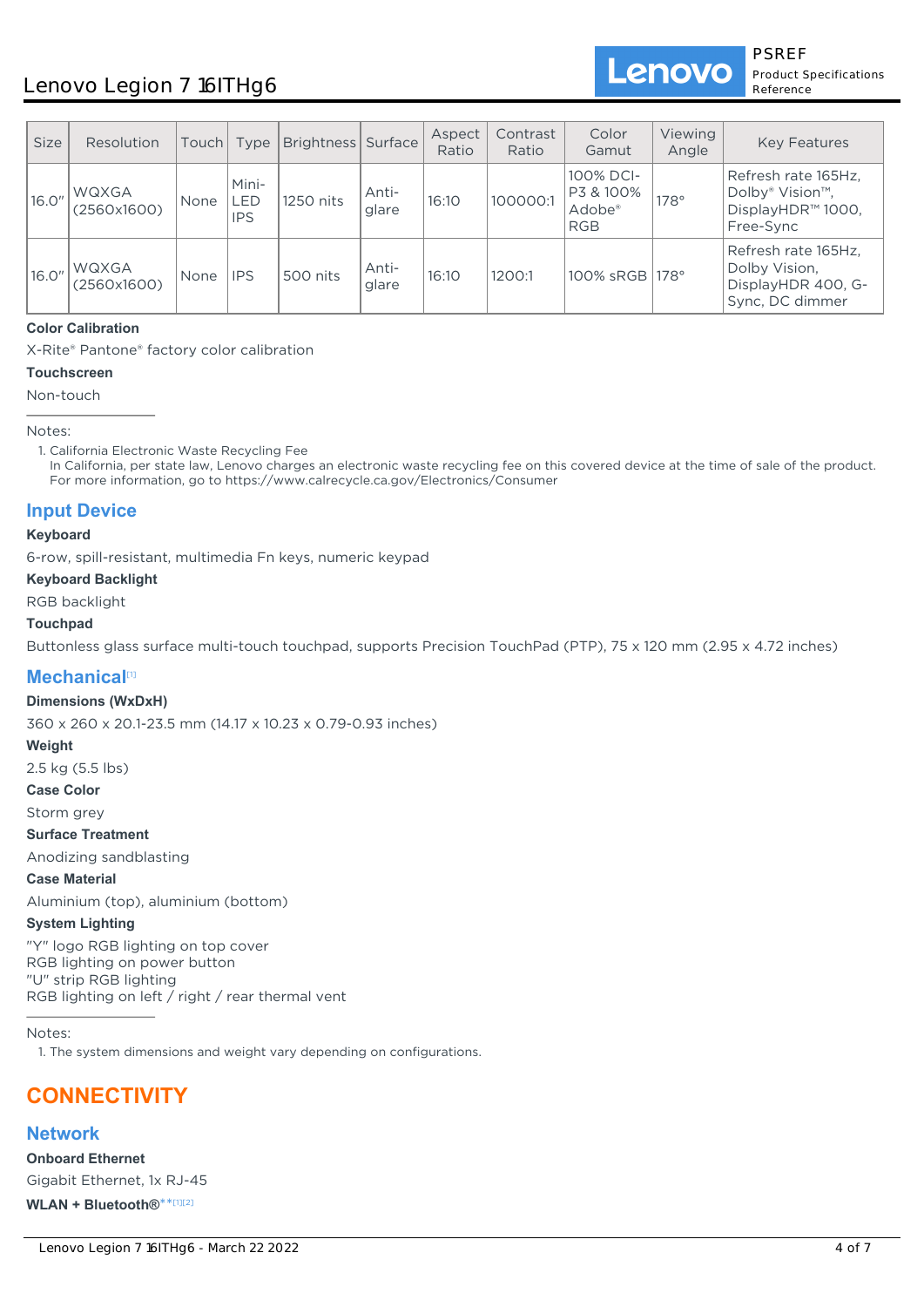Lenovo

- Wi-Fi® 6, 802.11ax 2x2 Wi-Fi + Bluetooth 5.1, M.2 card
- Intel Killer Wi-Fi 6 AX1650, 802.11ax 2x2 Wi-Fi + Bluetooth 5.1, M.2 Card

#### Notes:

- 1. Bluetooth 5.2 is hardware ready but may run at a lower version due to OS limitation
- 2. Wi-Fi 6 full features might be limited by country-level restrictions.

## **Ports**[1]

## **Standard Ports**

- 2x USB 3.2 Gen 1
- 1x USB 3.2 Gen 1 (Always On)
- 1x USB-C 3.2 Gen 1 (support data transfer only)
- 1x Thunderbolt™ 4 / USB4™ 40Gbps (support data transfer and DisplayPort™ 1.4)
- 1x Thunderbolt 4 / USB4 40Gbps (support data transfer, Power Delivery 100W and DisplayPort 1.4)
- 1x HDMI 2.1
- 1x Ethernet (RJ-45)
- 1x Headphone / microphone combo jack (3.5mm)
- 1x Power connector

Notes:

1. The transfer speed of following ports will vary and, depending on many factors, such as the processing speed of the host device, file attributes and other factors related to system configuration and your operating environment, will be slower than theoretical speed. USB 2.0: 480 Mbit/s;

USB 3.2 Gen 1 (SuperSpeed USB 5Gbps, formerly USB 3.0 / USB 3.1 Gen 1): 5 Gbit/s;

USB 3.2 Gen 2 (SuperSpeed USB 10Gbps, formerly USB 3.1 Gen 2): 10 Gbit/s;

USB 3.2 Gen 2x2 (SuperSpeed USB 20Gbps): 20 Gbit/s;

Thunderbolt 3/4: 40 Gbit/s;

FireWire 400: 400 Mbit/s;

FireWire 800: 800 Mbit/s

# **SECURITY & PRIVACY**

# **Security**

**Security Chip**

Firmware TPM 2.0 integrated in chipset

## **Fingerprint Reader**

No fingerprint reader

## **BIOS Security**

- Power-on password
- Supervisor password
- Hard disk password

## **Other Security**

E-Camera shutter

# **SERVICE**

# **Warranty**

## **Base Warranty**\*\* [1]

- 1-year depot service
- 1-year depot with 2-year system board service (Korea only)
- 2-year (1-yr battery) depot service
- 3-year (1-yr battery) depot service

#### Notes:

1. More information of warranty policy, please access https://pcsupport.lenovo.com/warranty

# **ENVIRONMENTAL**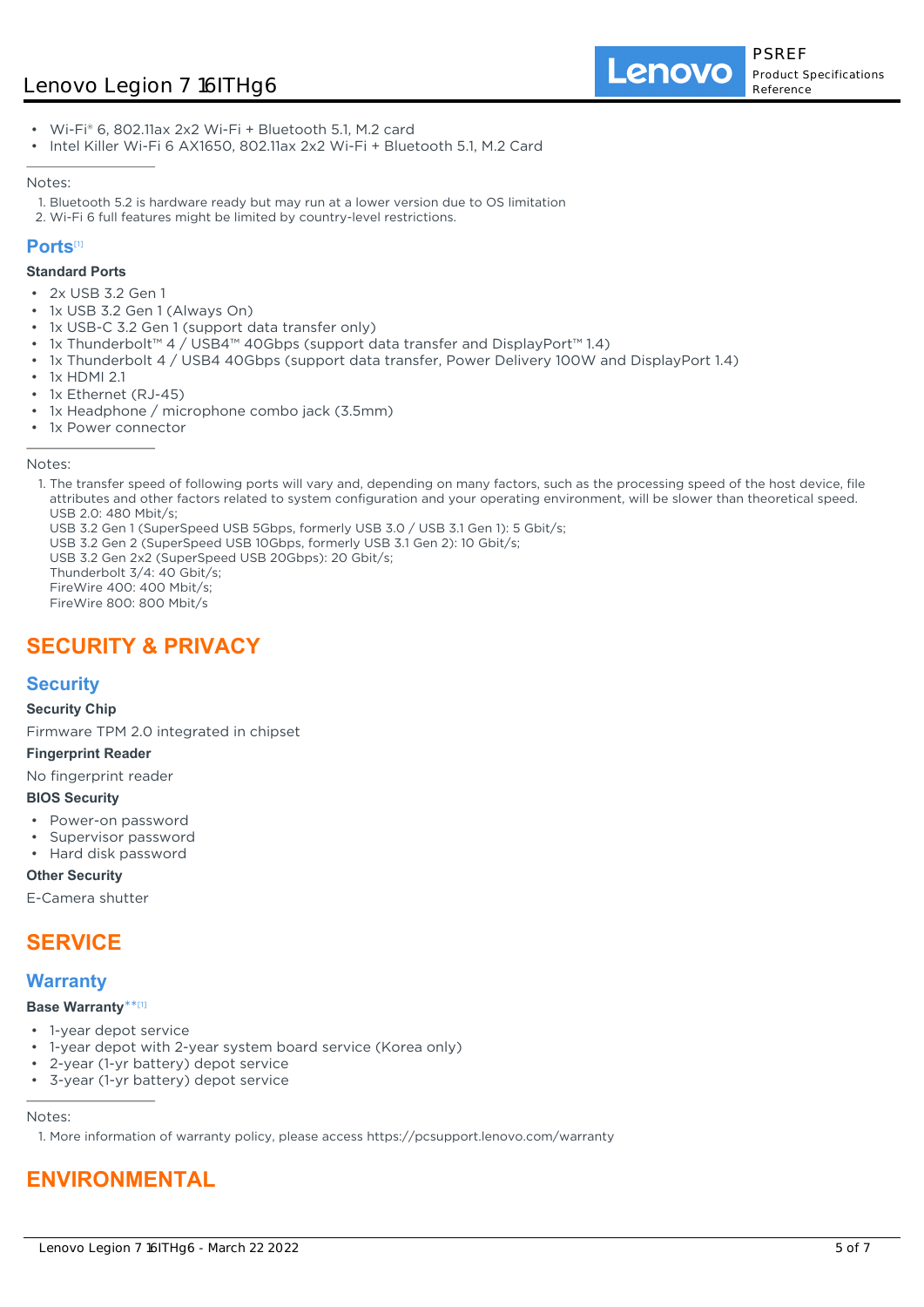# **Operating Environment**

## **Temperature**[1]

- At altitudes up to 2438 m (8,000 ft) - Operating: 5°C to 35°C (41°F to 95°F)
	- Storage: 5°C to 43°C (41°F to 109°F)
- At altitudes above 2438 m (8,000 ft) •
- Maximum temperature when operating under the unpressurized condition: 31.3°C (88°F)

## **Humidity**

- Operating: 8% to 95% at wet-bulb temperature 23°C (73°F)
- Storage: 5% to 95% at wet-bulb temperature 27°C (81°F)

## **Altitude**

Maximum altitude (without pressurization): 3048 m (10,000 ft)

Notes:

1. When you charge the battery, its temperature must be no lower than  $10^{\circ}$ C (50 $^{\circ}$ F).

# **CERTIFICATIONS**

# **Green Certifications**

## **Green Certifications**

- ErP Lot 3
- RoHS compliant

# **Other Certifications**

## **Other Certifications**

- TÜV Rheinland® High Gaming Performance
- TÜV Rheinland Low Blue Light (Hardware Solution)
- Feature with \*\* means that only one offering listed under the feature is configured on selected models.
- Lenovo reserves the right to change specifications or other product information without notice. Lenovo is not responsible for photographic or typographical errors. LENOVO PROVIDES THIS PUBLICATION "AS IS," WITHOUT WARRANTY OF ANY KIND, EITHER EXPRESS OR IMPLIED, INCLUDING THE IMPLIED WARRANTIES OF MERCHANTABILITY OR FITNESS FOR A PARTICULAR PURPOSE. Some jurisdictions do not allow disclaimer of express or implied warranties in certain transactions, therefore this disclaimer may not apply to you.
- The specifications on this page may not be available in all regions, and may be changed or updated without notice.